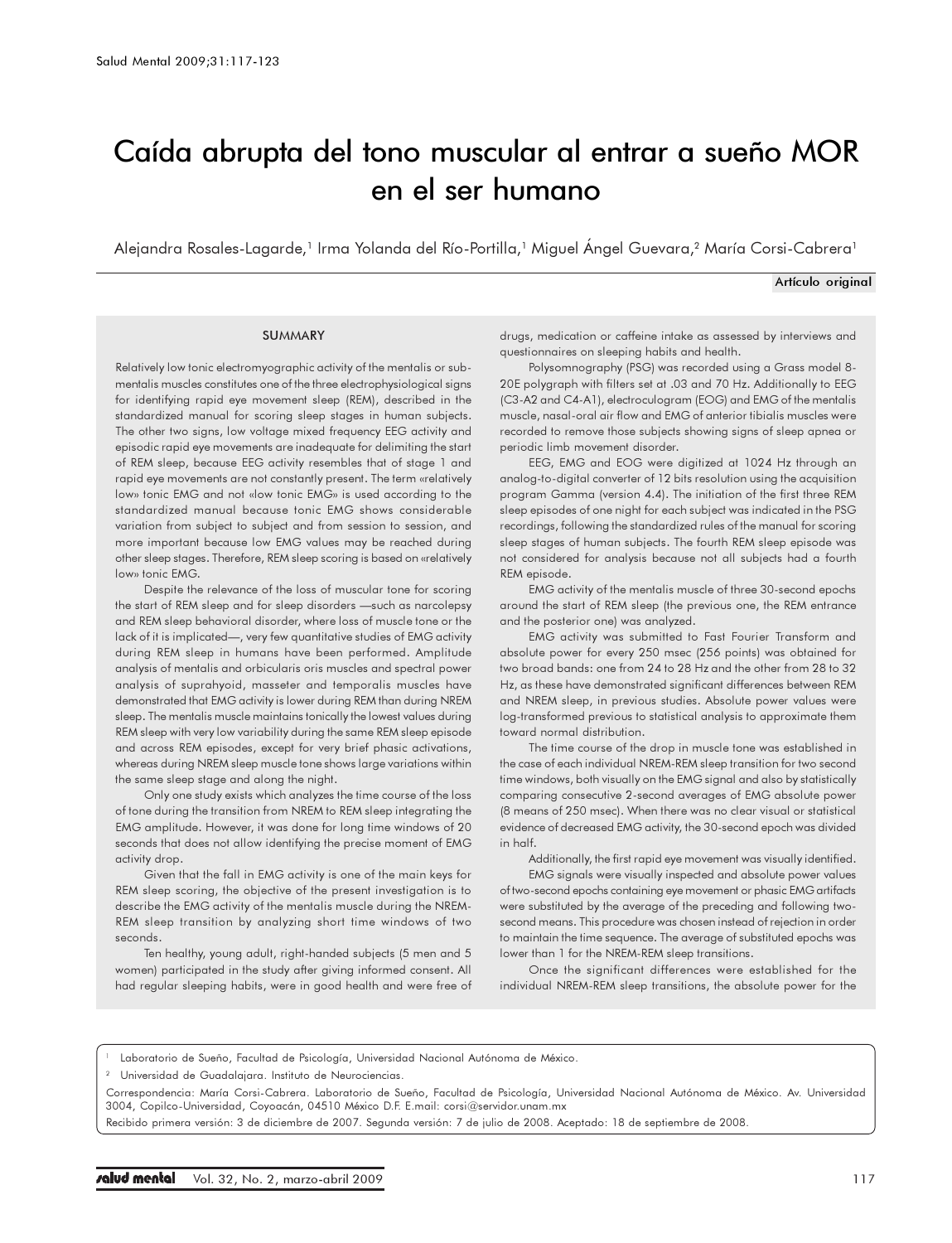20 seconds prior and the 20 seconds after the turning point was averaged for the group and compared using the Student t test. A level of p <0.05 was required for significance for both individual and group analyses.

EMG drop was statistically identified in 15 out of the 30 NREM-REM sleep transitions ( $p < 0.05$ ). In 14 cases more than one significant difference was found due to phasic increases shorter than two seconds. Thus, EMG drop was established where both visual inspection of EMG signal and statistical differences were matched. It was necessary to divide the 30-second epoch in half just in one individual case.

The comparison of EMG power after averaging for the group the 20 seconds before and the twenty seconds after the individual turning point showed that EMG absolute power was significantly different for the two bands ( $p < 0.0001$  for both bands).

The first eye movement occurred after the EMG drop in 28 out of the 30 NREM-REM sleep transitions within a range of 2 and 52 seconds. EMG fall was simultaneous to the first eye movement in one case and eye movement preceded EMG drop in just one NREM-REM sleep transition.

Present results indicate that the loss of muscle tone of the mentalis muscle during the transition from NREM to REM sleep occurs suddenly rather than gradually, within a time window lasting no longer than 2 sec. This could be appreciated in individual as well as in group analysis.

It still remains a matter of debate if REM sleep is under the control of a single generator that simultaneously commands the start of all of its physiological changes, or if each of the physiological systems involved in REM sleep is under its own command starting at its own time and are only orchestrated by a common mechanism. The loss of muscle tone occurred before the first rapid eye movement in 29 out of 30 of the REM sleep onset episodes analyzed, upholding the proposition that physiological systems involved in REM sleep follow different time courses in agreement with non-simultaneous onset of the different physiological mechanisms as it happens with pontogeniculate-occipital waves in cats that begin long before EEG desynchronization and EMG fall and with results observed in two studies in man which report that EMG amplitude decreases before eye movements.

The sudden drop in muscle tone during NREM-REM sleep transition may help to understand the physiological mechanisms involved in sleep disorders where loss of muscle tone or the lack of it is implicated, such as narcolepsy and REM sleep behavioral disorder. It can also be used as an objective sign to establish the onset of REM sleep in research where the precise moment of REM sleep onset is needed. The time relationship among muscle tone fall and other physiological signs of REM sleep remains to be investigated.

Key words: REM sleep onset, atonia, EMG spectral power, NREM-REM sleep transition.

#### RESUMEN

De acuerdo con el manual estandarizado para la clasificación del sueño en el ser humano, tres variables fisiológicas marcan el inicio del sueño con movimientos oculares rápidos (MOR): la desincronización electroencefalográfica (EEG), los movimientos oculares rápidos y la pérdida de tono muscular. De estos tres indicadores, uno de ellos, los movimientos oculares rápidos, es una manifestación intermitente o fásica que consiste en movimientos que pueden ser aislados o emitirse en salvas de varios movimientos, pero que no está presente de manera continua. Los otros dos, la desincronización EEG y la atonía, aparecen desde el inicio y se mantienen durante todo el episodio de sueño MOR. Sin embargo, la actividad EEG del sueño MOR en el ser humano es muy semejante, bajo inspección visual, al EEG de la etapa 1, por lo que el EEG y los movimientos oculares rápidos no permiten determinar por sí solos el inicio del sueño MOR, por lo que la atonía muscular se hace indispensable para ello.

A pesar de que la caída de tono muscular es uno de los principales indicadores del sueño con movimientos oculares rápidos (MOR) y de la importancia que tiene la actividad muscular durante esta etapa del sueño para comprender mejor los trastornos en que se encuentra alterada la pérdida del tono muscular, como la narcolepsia y el trastorno conductual del sueño MOR, son muy escasas las investigaciones sobre el curso temporal de la caída del tono muscular durante la transición del sueño NMOR al MOR en el ser humano.

Dado que la caída del tono muscular es uno de los principales indicadores del SMOR y que ni la desincronización electroencefalográfica ni los movimientos oculares rápidos permiten señalar con precisión la entrada al sueño MOR, el principal objetivo de esta investigación es caracterizar el curso temporal de la disminución del tono del músculo mentalis por ventanas de dos segundos y describir en detalle su curso temporal durante la transición del sueño NMOR al MOR. El establecimiento del cambio EMG en el tiempo permitirá contar con un signo objetivo de la entrada al SMOR que contribuirá a comprender mejor los trastornos del sueño.

Con este objetivo, se registró el sueño de 10 adultos jóvenes, sanos y diestros (cinco hombres y cinco mujeres). La polisomnografía (PSG) y la clasificación de las etapas del sueño se realizaron de acuerdo con los procedimientos habituales. Se identificaron las tres primeras entradas a sueño MOR de la noche. Se analizó el EMG del mentón de tres épocas de 30 segundos del periodo de inicio del SMOR (IMOR), una antes, una durante y otra después.

Para cada sujeto y episodio de SMOR, se calculó el espectro de potencia absoluta (PA) para dos bandas anchas del EMG para épocas de 250 milisegundos. Se determinó individualmente para cada entrada a sueño MOR la evolución temporal de la caída del tono muscular del IMOR, promediando la PA para cada dos segundos, y se excluyeron los segmentos con artefactos. Se estableció la caída del tono muscular al encontrar diferencias significativas entre dos épocas consecutivas, así como visualmente en el trazo EMG.

Posteriormente, se promedió la PA de 10 segmentos de dos segundos previos y de 10 segmentos posteriores a la caída del EMG para todo el grupo y se compararon por medio de la prueba t de Student para muestras correlacionadas.

La caída del tono muscular en la transición del sueño NMOR al MOR ocurrió de manera abrupta y no paulatina en un intervalo no mayor a dos segundos. Los resultados estadísticos detectaron la caída del tono muscular tanto en los análisis individuales como de grupo. La aparición de la pérdida de tono muscular ocurrió antes del primer movimiento ocular en 29 de las 30 entradas a MOR analizadas. Estos resultados apoyan la observación de que los diversos sistemas fisiológicos involucrados en el sueño MOR entran en acción en diferentes momentos y no simultáneamente.

La caída brusca del tono muscular puede constituir un indicador para determinar objetivamente la entrada al sueño MOR que a su vez se puede emplear para estudiar la pérdida del tono muscular en otras alteraciones, como la narcolepsia y el trastorno conductual del sueño MOR, así como en investigaciones que requieran establecer el momento preciso de la entrada al sueño MOR.

Palabras clave: Entrada a sueño MOR, atonía, EMG, transición del sueño NMOR al MOR, potencia absoluta del músculo.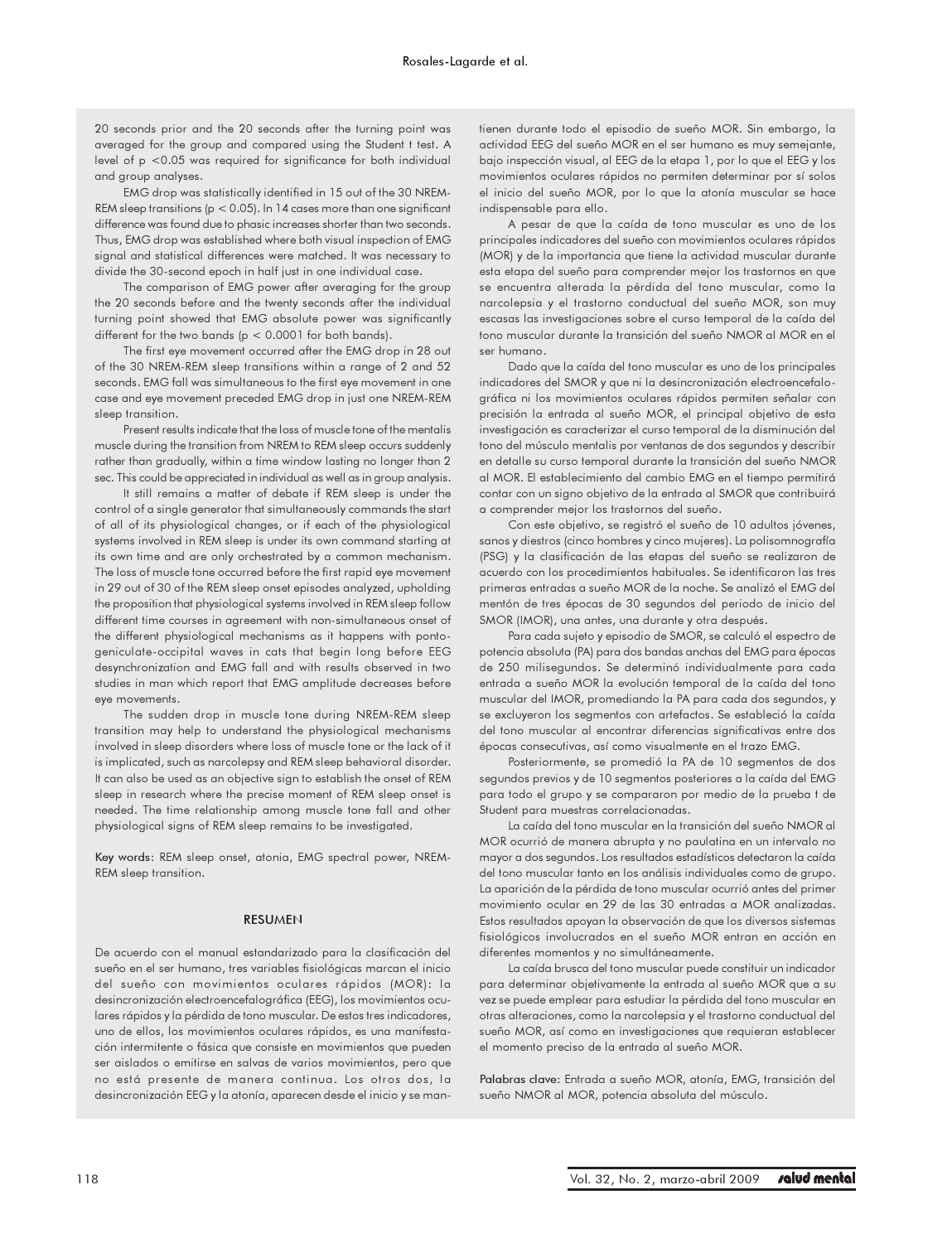# INTRODUCCIÓN

De acuerdo con el manual estandarizado para la clasificación del sueño en el ser humano,<sup>1</sup> tres variables fisiológicas marcan el inicio del sueño con movimientos oculares rápidos (SMOR): la desincronización del electroencefalograma (EEG), los movimientos oculares rápidos y la pérdida de tono muscular. De estos tres indicadores, uno de ellos, los movimientos oculares rápidos, es una manifestación intermitente o fásica que consiste en movimientos que pueden ser aislados o emitirse en salvas de varios movimientos, pero que no está presente de manera continua. Los otros dos, la desincronización del EEG y la atonía, aparecen desde el inicio y se mantienen durante todo el episodio de SMOR. Sin embargo, la actividad EEG del SMOR en el ser humano es muy semejante, bajo inspección visual, al EEG de la etapa 1, por lo que el EEG y los movimientos oculares rápidos no permiten determinar por sí solos el inicio del SMOR y la atonía muscular se hace indispensable para ello.

Jacobson et al. $^2$  compararon visualmente en el ser humano la actividad electromiográfica (EMG) de varios músculos del cuerpo y encontraron que el EMG cae en los músculos de la cara y el cuello y no en los del tronco y las extremidades. De entre ellos, los músculos submentalis e hioideos presentaron la caída mayor y más consistente, y más adelante el músculo submentalis y el mentalis se adoptaron para la clasificación estandarizada del SMOR.<sup>1</sup>

A pesar de que la caída de tono muscular es uno de los principales indicadores del SMOR y de la importancia que tiene la actividad muscular durante esta etapa del sueño para comprender mejor los trastornos en que se encuentra alterada la pérdida del tono muscular, como la narcolepsia y el trastorno conductual del sueño MOR, el curso temporal de la caída del tono muscular durante la transición del sueño NMOR al SMOR en el ser humano ha sido poco estudiado. El único estudio existente utilizó la integración de la amplitud de la señal electromiográfica por intervalos de tiempo muy largos, del orden de los 20 segundos.<sup>3</sup>

El voltaje del EMG de los músculos mentalis y orbicularis oris,<sup>3</sup> así como la potencia absoluta del suprahioideo, el masetero y el temporalis,<sup>4</sup> es significativamente menor durante el SMOR que durante el sueño NMOR y la vigilia. El músculo mentalis mantiene tónicamente un nivel mínimo con muy poca variabilidad durante todo el episodio y entre episodios de SMOR, con excepción de activaciones fásicas de muy corta duración.<sup>3</sup> En cambio, durante el sueño NMOR, aunque el tono muscular cae en comparación con la vigilia, el EMG es muy variable dentro de un mismo episodio y entre episodios a lo largo de la noche,<sup>5</sup> lo que vuelve muy difícil determinar mediante la inspección visual el momento preciso del inicio del SMOR.1

Dada la relevancia del comportamiento del tono muscular en algunos trastornos del sueño, como la narcolepsia y el trastorno conductual del sueño MOR, y el desconoci-

miento del curso temporal de la caída del tono muscular al inicio del sueño MOR, se emprendió esta investigación con el objetivo de caracterizar el curso temporal de la disminución del tono del músculo mentalis por ventanas de dos segundos y describir en detalle su curso temporal durante la transición del sueño NMOR al SMOR. El conocimiento del cambio EMG en sujetos sanos permitirá contar con un signo objetivo de la entrada al sueño MOR y permitirá el estudio del EMG en trastornos del sueño en los que hay alteración del tono muscular. Lo anterior contribuirá a una mejor comprensión de dichos trastornos.

# MÉTODO

Participaron 10 adultos jóvenes (cinco hombres y cinco mujeres) de entre 25 y 30 años de edad (media: 25.1 años), sanos y diestros según la prueba de Annet,<sup>6</sup> que formaron parte del grupo control de otro estudio. Los participantes se reclutaron en la comunidad universitaria mediante convocatorias realizadas con carteles. Se seleccionaron mediante un examen clínico y una entrevista individual estructurada realizada por un médico especializado en medicina del sueño para descartar aquellos que presentaran alteraciones del sueño, uso de drogas que pudieran afectarlo o al EEG o al EMG, esquemas irregulares de sueño, depresión o ansiedad. Se excluyeron los participantes que presentaron trastornos del sueño en la polisomnografía (PSG), como apnea del sueño, movimiento periódico de los miembros (MPM), o trastorno conductual del sueño MOR, presencia en orina de cocaína, anfetaminas, mariguana, opioides y benzodiazepinas mediante la prueba Multi Drug 6 Panel Urine Test (COC/ AMP/THC/OPI/BZD. MEDIMPEX United Inc. 984 Bristol Pike, Bensalem, PA 19020. USA), realizada la noche previa a la PSG, o puntajes que indicaran niveles clínicos de depresión en las escalas de Hamilton y Beck,<sup>7,8</sup> y de ansiedad en las dos escalas de la Escala de Ansiedad (IDARE),<sup>9</sup> la de Ansiedad-Rasgo, que se refiere a características relativamente estables en la propensión a la ansiedad y la de Ansiedad-Estado, que evalúa el estado transitorio en el momento de la prueba. Ninguno de los participantes mostró en estas escalas puntajes elevados indicativos de ansiedad o depresión. El promedio en la escala de Beck fue de 3; en la de Hamilton, de 4.5; en la de Ansiedad-Rasgo, de 35.12; y en la Ansiedad-Estado, de 28.50.

A todos los participantes se les instruyó en los objetivos y características generales del estudio con el propósito de obtener por escrito su consentimiento de participación voluntaria.

## Polisomnografía y registro electroencefalográfico

Los registros de EEG (C3-A2 y C4-A1), electro-oculo-grama (EOG) y EMG del mentón para la PSG, así como la cla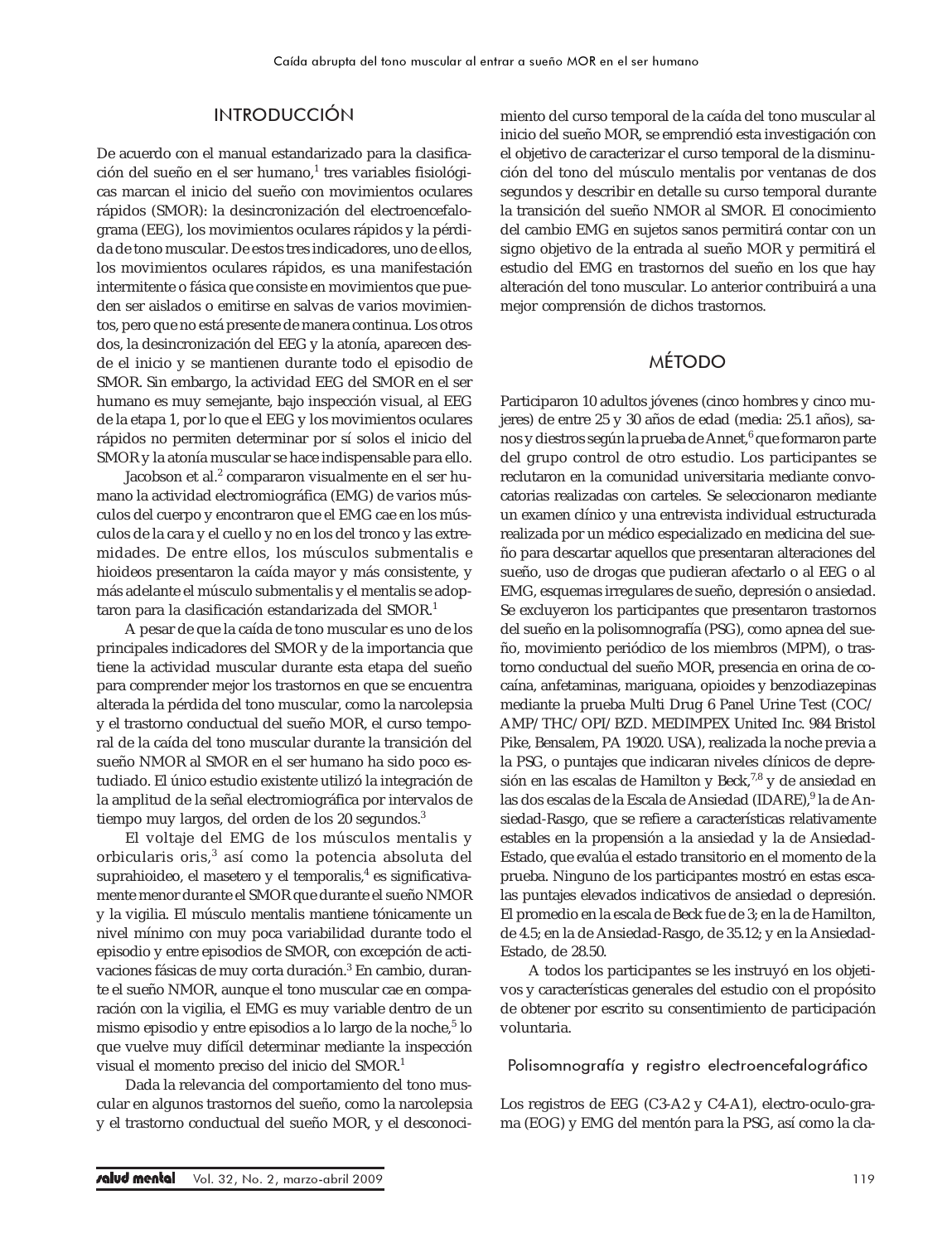sificación de las etapas del sueño, se realizaron de acuerdo con los procedimientos habituales.<sup>1</sup> Se registraron además la frecuencia cardiaca en la región precordial (V5), el flujo de aire naso-bucal y el EMG de los músculos tibiales anteriores. Estos últimos se realizaron para detectar la apnea del sueño y el movimiento periódico de los miembros con fines de exclusión para el estudio. En el caso de las mujeres, el registro de sueño se programó entre el 5º-10º día de su ciclo menstrual para evitar los efectos de éste sobre la actividad eléctrica cerebral.<sup>10</sup>

Las señales de toda la noche se amplificaron en un polígrafo Grass, Modelo 8-20 E, con filtros de corte entre 0.03 y 70 Hz y se digitalizaron con una frecuencia de muestreo de 1024 Hz en una computadora Pentium IV por medio de un convertidor analógico-digital de 12 bits de resolución con el programa de captura Gamma (versión 4.4).

## Análisis del EMG del periodo de transición al SMOR

Se identificaron las entradas a SMOR de toda la noche de los 10 sujetos y se seleccionaron para su análisis los tres primeros episodios porque no todos los sujetos tuvieron más de tres episodios de SMOR. El inicio del SMOR se definió siguiendo las recomendaciones del manual estandarizado.<sup>1</sup>

Se analizó el EMG del mentón de tres épocas de 30 segundos del periodo de inicio del sueño MOR (IMOR): la primera época de 30 segundos que cumpliera con los criterios establecidos en el mencionado manual, la época de 30 segundos de sueño lento (E1, E2, E3 o E4) inmediatamente anterior y la época de 30 segundos de SMOR inmediatamente posterior, o hasta encontrar el primer movimiento ocular.

## Análisis individual del EMG

Para cada sujeto y episodio de SMOR, se calculó el espectro de potencia absoluta (PA) de banda estrecha (2 Hz) para épocas de 250 milisegundos (256 puntos) del IMOR con la Transformada Rápida de Fourier por medio del programa POTENCOR.11 Se promediaron los valores para dos bandas anchas, una de 20 a 24 Hz y la otra de 28-32 Hz. Estas bandas se seleccionaron dado que, de acuerdo con los resultados de Okura y et al.,<sup>4</sup> estas frecuencias muestran diferencias significativas entre el sueño NMOR y el SMOR y excluyen frecuencias presentes en la actividad electrocardiográfica que pudieran alterar el análisis de la actividad muscular. Los valores de PA se transformaron a logaritmos para aproximarlos a una distribución normal antes del análisis estadístico.<sup>12</sup>

Para cada entrada a SMOR, se determinó individualmente la evolución temporal de la caída del tono muscular del IMOR por ventanas de dos segundos, para lo cual se obtuvieron el promedio y la desviación estándar de la PA de cada banda ancha del EMG para cada 8 segmentos de

250 milisegundos y se compararon los promedios de cada dos segundos consecutivos mediante pruebas t de Student para muestras correlacionadas. Se estableció un nivel de probabilidad de p<0.05.

Las señales se inspeccionaron fuera de línea y se marcaron aquellos segmentos de dos segundos que mostraron artefactos de movimientos oculares o activaciones fásicas en el trazo EMG. La potencia absoluta de las épocas de dos segundos que mostraron artefactos se substituyó por el promedio de la época inmediatamente anterior y posterior. El promedio de segmentos rechazados fue menor de 1. El rechazo se hizo posterior al análisis espectral para no perder la secuencia temporal.

## Análisis de grupo

Para el análisis de grupo, primero se determinaron, de manera individual en cada entrada a SMOR, las dos épocas de dos segundos consecutivas que mostraron diferencias estadísticas en el EMG. Mediante la inspección visual del trazo electromiográfico, se ubicó además la caída del tono muscular. En los casos en que no hubo diferencias estadísticas en el EMG individual ni evidencia visual clara de cambio en el trazo EMG, se dividió a la mitad la época de 30 segundos. Posteriormente, se promedió la PA de los 10 segmentos de dos segundos previos y de los 10 segmentos posteriores a la caída del EMG y se obtuvo un promedio para cada sujeto. Se compararon utilizando la prueba t de Student para muestras correlacionadas. Se estableció un nivel de probabilidad de p< 0.05.

En forma adicional se identificó en el tiempo en forma visual el primer movimiento ocular con respecto a la caída del tono muscular.

## RESULTADOS

La latencia al primer episodio de sueño MOR fue en promedio 120.05min (DS=76.11) y la media del número de episodios de sueño MOR fue de 4.2; ambos valores se encuentran dentro de los límites normales para la edad de estos sujetos.<sup>13</sup>

De las 30 entradas a SMOR analizadas, tres por cada sujeto, la estadística detectó claramente la caída del tono muscular en 15 de las entradas. En 14 fue necesario establecer visualmente en el trazo electromiográfico la división para el análisis de grupo debido no a una ausencia de diferencias significativas, sino a más de una diferencia significativa a lo largo del IMOR. La inspección visual de esos casos identificó los segmentos que introdujeron diferencias estadísticas como correspondientes a activaciones fásicas de breve duración, por lo que se descartaron para la división, y se tomó la época en la que coincidió la estadística y la inspección visual. Solamente en un caso fue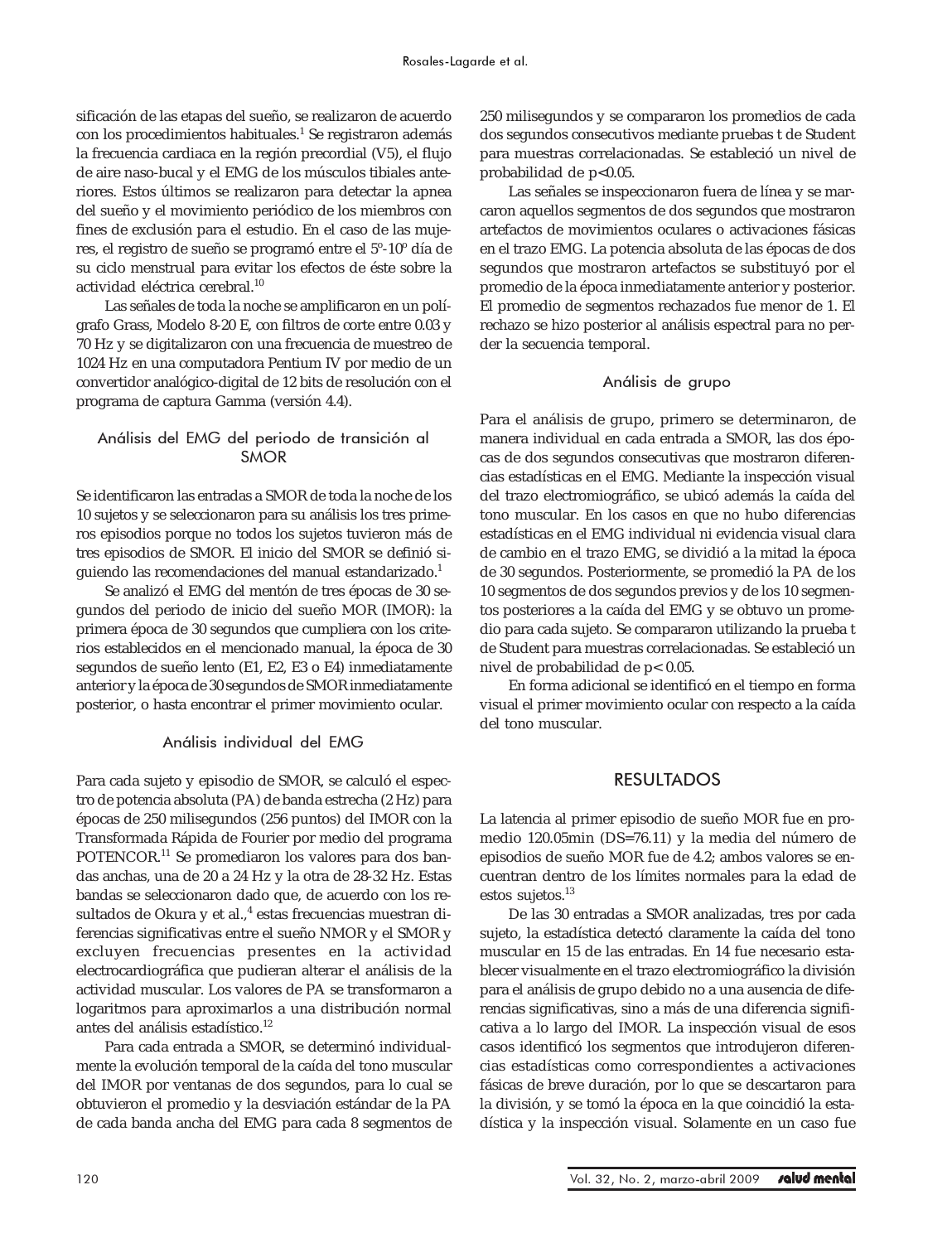necesario dividir a la mitad la época de 30 segundos, ya que ni la estadística ni la inspección visual permitieron establecer confiablemente la división.

La figura 1 ilustra el análisis individual de la caída del tono muscular para una entrada a SMOR de un sujeto en la época de 30 segundos donde disminuyó el tono muscular. Como puede verse, la caída del tono muscular es evidente tanto en el trazo EMG en el segundo 16 en la parte superior como en los promedios de PA de cada dos segundos en la parte inferior. La diferencia entre los dos segmentos de dos segundos es evidente. La estadística arrojó un diferencia significativa de p<.002 entre la media 8 y la media 9, coincidente con la caída muscular y no entre las demás medias.

En las figuras 2 y 3 se muestra el promedio del grupo para cada dos segundos del IMOR de todas las entradas al SMOR para la banda de 20 a 24Hz y para la banda de 28 a 32Hz respectivamente. La diferencia de PA del promedio de los 20 segundos previos y de los 20 segundos posteriores fue significativa para las dos bandas (p<.0001).

En 29 de los 30 casos, el primer movimiento ocular rápido apareció simultáneamente o bien después de la caída del EMG. En un caso fue simultáneo y en 28 casos fue posterior, con un rango de entre 2 y 52 segundos. Solamente en un caso se detectó el movimiento ocular antes de la caída del EMG. El rango tan amplio y variable del intervalo de tiempo entre la caída del tono muscular y el primer movimiento ocular no permitió realizar un análisis estadístico confiable.



Figura 1. En la parte superior se ilustra una época de 30 segundos de la entrada al sueño MOR de un sujeto. La flecha indica la caída del tono muscular establecida visualmente en el trazo electromiográfico del mentón. En la parte inferior se muestra el promedio de la potencia absoluta de 20 a 24 Hz de cada dos segundos de la misma época de 30 segundos y las dos medias entre las que se detectó la diferencia significativa, que en este caso fue de p < .002.



Figura 2. En la parte superior se muestra el promedio del grupo de la potencia absoluta de la banda de 20 a 24 Hz del músculo mentalis para cada 2 segundos, 20 segundos antes y 20 segundos después, de la caída significativa de la potencia absoluta de todas las entradas al sueño MOR. En la parte inferior se muestra el promedio y la desviación estándar de los 20 segundos previos y posteriores a la caída del tono muscular (p < .0001).



Figura 3. En la parte superior se muestra el promedio del grupo de la potencia absoluta de la banda de 28 a 32 Hz del músculo mentalis para cada 2 segundos, 20 segundos antes y 20 segundos después, de la caída significativa de la potencia absoluta de todas las entradas al sueño MOR. En la parte inferior se muestra el promedio y la desviación estándar de los 20 segundos previos y posteriores a la caída del tono muscular (p < .0001).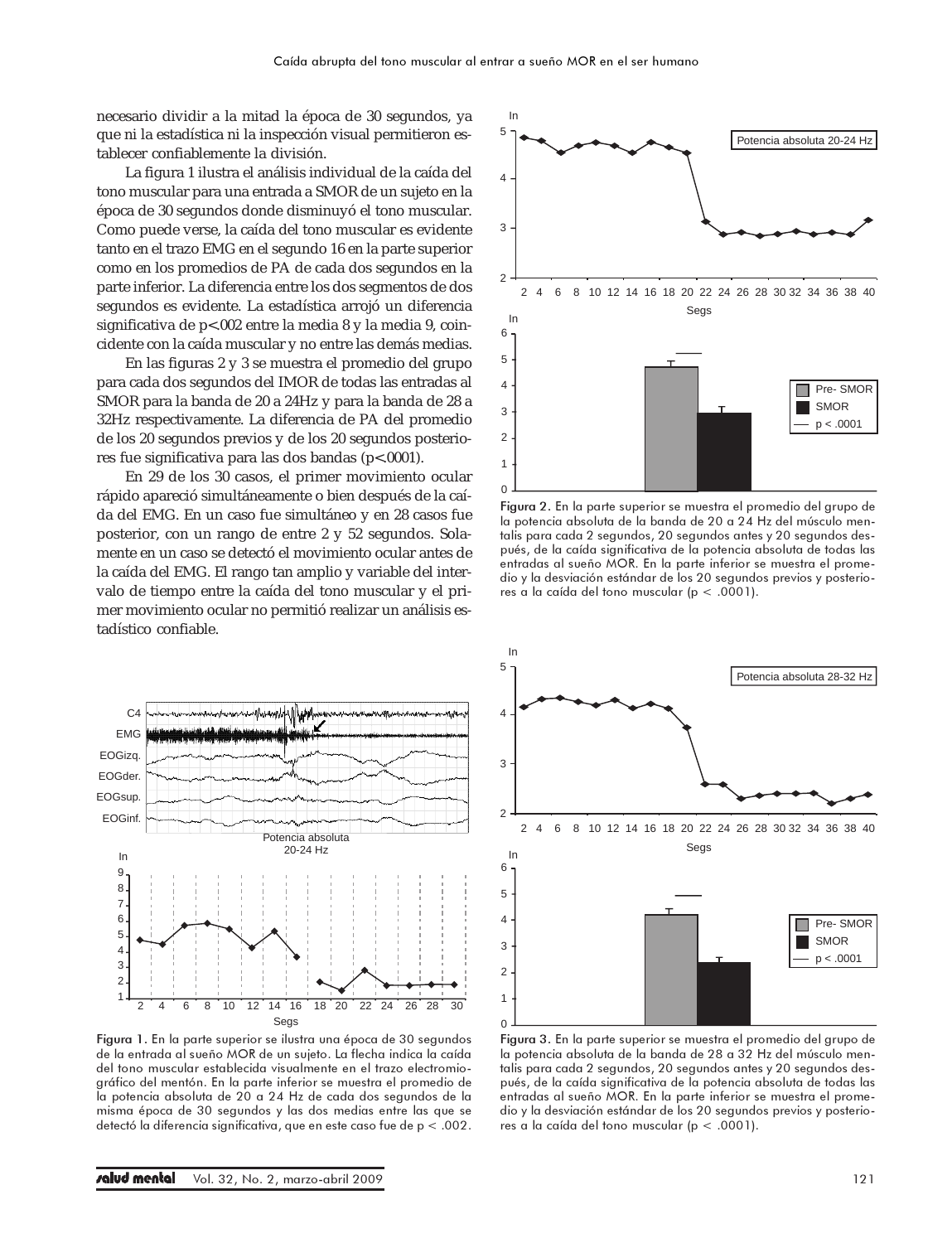# DISCUSIÓN

Como puede apreciarse en el análisis de grupo y en los análisis individuales, la caída del tono muscular en la transición del sueño NMOR al SMOR es una caída abrupta y no paulatina que ocurre en un intervalo no mayor a dos segundos.

El SMOR se acompaña de cambios tónicos y fásicos que involucran al Sistema Nervioso Central, al sistema músculo esquelético y al Sistema Nervioso Autónomo. Algunos son de naturaleza tónica, como la desincronización EEG y la pérdida de tono muscular,<sup>14</sup> y otros son de naturaleza fásica como los movimientos oculares rápidos, las activaciones musculares fásicas y los cambios en el tono simpático.15,16 En la actualidad continúa siendo tema de debate si la instalación del SMOR se debe a un solo generador que comanda simultáneamente todas sus manifestaciones fisiológicas o si cada uno de los sistemas fisiológicos involucrados se pone en marcha en diferentes momentos bajo un orquestador común. Por ejemplo, Pompeiano<sup>17</sup> demostró que la elevación del umbral de excitabilidad sensorial no ocurre simultáneamente en todos los sistemas sensoriales ni en el sistema motor. La instalación del SMOR en los gatos va precedida por un periodo de varios segundos en el que empiezan a aparecer los potenciales pontogenículo-occipitales antes de que inicien la desincronización y los movimientos oculares.

La atonía muscular durante el SMOR se debe a una desfacilitación e hiperpolarización de las motoneuronas espinales y craneanas, de 2 a 10 milivoltios de magnitud, debida a una influencia inhibitoria postsináptica,18,19 prominente aunque no exclusivamente glicinérgica, que se origina en neuronas localizadas en la región inhibitoria del núcleo magnocelular del bulbo. Aunque se sabe que estas neuronas son colinoceptivas, aún sigue sin precisarse el origen de la influencia excitatoria colinérgica que las excita durante el SMOR. Las evidencias provenientes del registro unitario, de lesiones o estimulación colinérgica con carbacol en el tallo cerebral han identificado varias regiones pontinas, y no una sola, que parecen ejercer una influencia excitatoria sobre el sistema responsable de la atonía, como son el núcleo reticularis pontis oralis<sup>20</sup> y el perilocus coeruleus alfa.<sup>21</sup>

La pérdida de tono muscular antes del primer movimiento ocular, que se observó en 29 de las 30 entradas a SMOR analizadas, es congruente con el inicio no simultáneo de los diversos mecanismos fisiológicos que intervienen en el SMOR, así como con los resultados de Bliwise et al.<sup>3</sup> y de Hadjiyannakis et al.,<sup>22</sup> quienes han observado que la caída de voltaje en el músculo ocurre en ocasiones mucho antes de que inicien los movimientos oculares rápidos.

El registro electromiográfico con electrodos de superficie no tiene la precisión de los que se obtienen con electrodos de aguja, ya que los electrodos colocados sobre la piel pueden registrar también, por conducción en volumen, la actividad de otros músculos. Tampoco permite establecer valores absolutos de voltaje debido a la influencia de factores que varían de un sujeto a otro, como el grosor y la impedancia de la piel, y que pueden influir además de manera asimétrica en cada uno de los electrodos del registro bipolar. A pesar de estos inconvenientes, los registros polisomnográficos del sueño en el ser humano se realizan con electrodos de superficie, con lo que se prioriza el uso de métodos menos invasivos y con menor probabilidad de afectar la conciliación del sueño, en condiciones ya de por sí incómodas. En el ser humano no se ha detectado una ausencia total de actividad muscular, por ejemplo en el músculo mentalis, aunque mantiene valores muy bajos durante el sueño MOR, pues persiste en él un voltaje de .3 micv en promedio.<sup>3</sup> Debido a esto algunos autores<sup>4</sup> han propuesto que se debe hablar únicamente de hipotonía y no de atonía muscular durante el SMOR.

A pesar de las limitaciones del registro de superficie, se detectaron cambios altamente significativos y evidentes en la actividad electromiográfica que muestran que la caída de tono muscular es abrupta y no paulatina, y que permiten establecer con precisión la pérdida del tono muscular a la entrada al SMOR en un intervalo no mayor a dos segundos.

La caída brusca del tono muscular puede constituir un indicador para determinar objetivamente la entrada al SMOR que a su vez puede emplearse para estudiar la pérdida del tono muscular en trastornos como la narcolepsia, o alteraciones en la caída del tono muscular como en el trastorno conductual del sueño MOR y enfermedades neurodegenerativas, así como en investigaciones que requieran establecer el momento preciso de la entrada al sueño MOR. Resta por determinar la relación temporal precisa que guarda la caída del tono muscular con otros indicadores, como los cambios en la actividad electroencefalográfica.

### AGRADECIMIENTOS

Proyecto financiado parcialmente por DGAPA-Universidad Nacional Autónoma de México, IN-209406-2 y por el CONACYT 50709. La primera autora recibió una beca del CONACYT. Se agradece al ingeniero Fernando Salinas Iñiguez por la elaboración de un aparato para medir el EMG e igualmente a la bióloga Isabel Pérez Montfort por la corrección del resumen en inglés. A Pedro Figueredo-Rodríguez, Alfonso Pérez-Ortiz y Jorge Iván Sánchez-Romero quienes participaron en los registros polisomnográficos.

#### **REFERENCIAS**

1. Rechtschaffen A, Kales A (eds). A manual of standarized terminology, techniques and scoring system for sleep stages of human subjects*.* Los Angeles: Brain Information Service/Brain Research Institute; 1968.